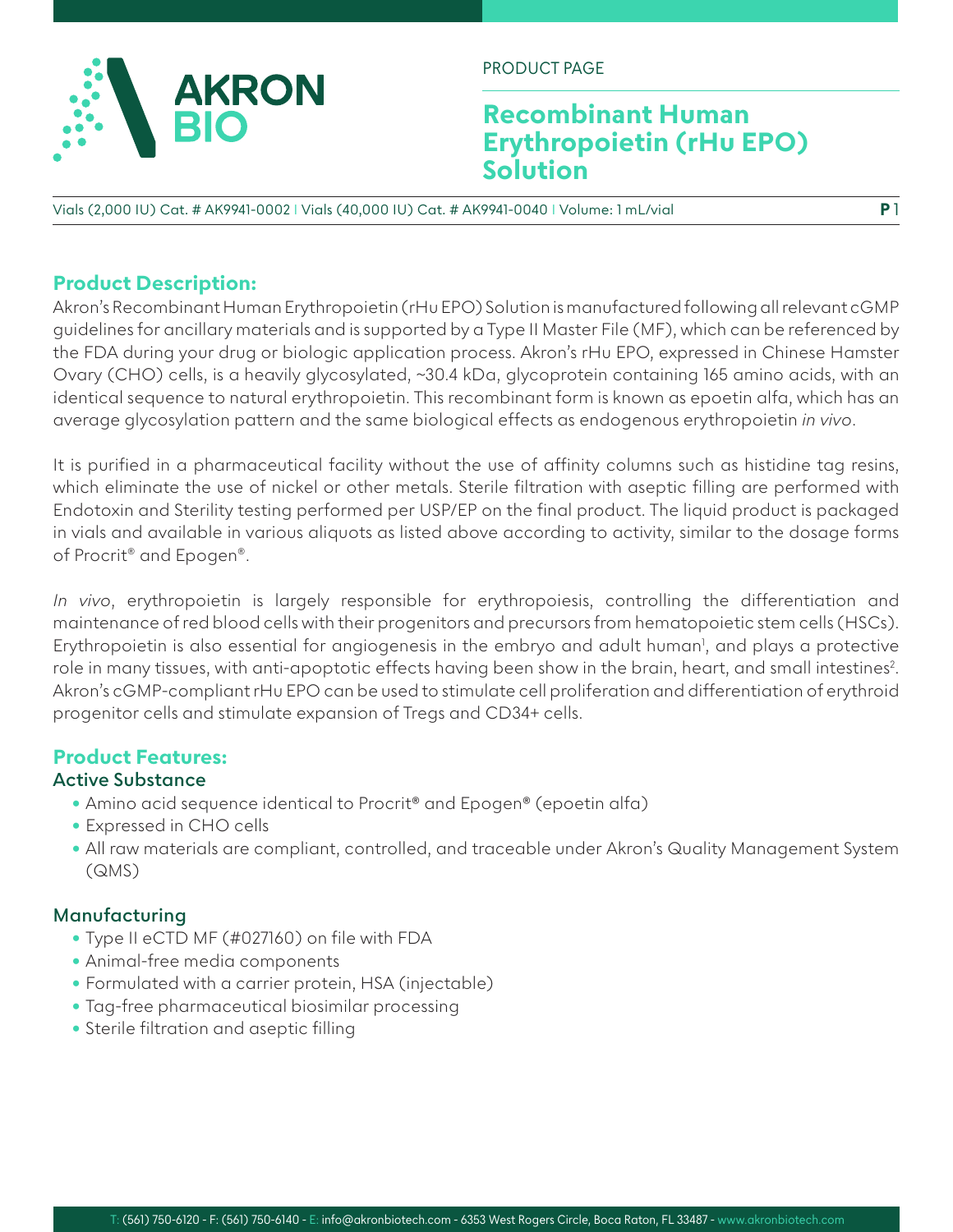

PRODUCT PAGE

# **Recombinant Human Erythropoietin (rHu EPO) Solution**

Vials (2,000 IU) Cat. # AK9941-0002 I Vials (40,000 IU) Cat. # AK9941-0040 I Volume: 1 mL/vial **P** 2

### **Quality**

- Relevant cGMP guidelines used in manufacture, testing, and release
- Master Cell Bank characterized according to EMEA Note for Guidance on Virus Validation Studies CPMP/BWP/268/95; 29.2. 1996
- USP <1043>, Ancillary Materials for Cell, Gene, and Tissue-Engineered Products
- EP 5.2.12, Raw Materials of Biological Origin for the Production of Cell-based and Gene Therapy Medicinal Products
- ISO 13485:2016, Medical Devices Quality Management Systems Requirements for Regulatory Purposes
- ISO/TS 20399-1-3:2018, Biotechnology Ancillary Materials Present During the Production of Cellular Therapeutic Products
- High Purity, Low Endotoxin Endotoxin and Sterility testing per USP/EP

• Host Cell DNA

• Sterility

• Bacterial Endotoxins

## **Release Testing:**

- Appearance
- pH
- Biological Activity
- Western Blot
- Non-Reducing SDS-PAGE
- Peptide Mapping

## **Stability:**

- 24-month shelf life
- Store at 2-8 °C
- Transport with cold packs

## **For Use Statement:**

For research use or further manufacturing use in *ex vivo* cell therapy applications only. This product is not intended for direct in vivo use or for direct clinical use as a drug, therapeutic, biologic, or medical device.

- N-terminal Sequence Analysis
- Host Cell Derived Proteins